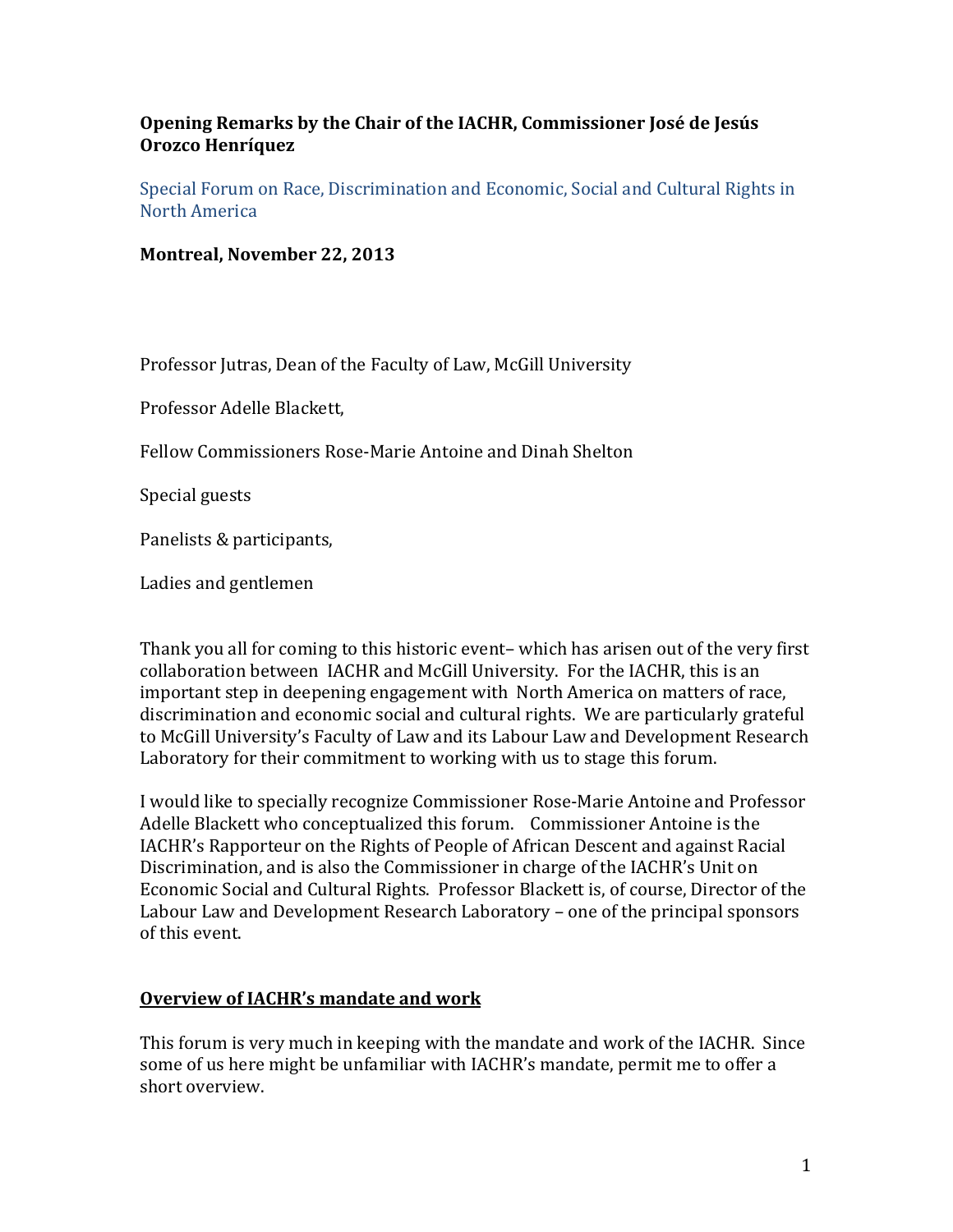The IACHR, which was established in 1959, is a principal and autonomous organ of the Organization of American States ("OAS") whose mission is to promote and protect human rights in the American hemisphere. It is composed of seven independent members who serve in a personal capacity. Together with the Inter-American Court of Human Rights (installed in 1979), the Commission is one of the institutions within the inter-American system for the protection of human rights ("IAHRS"). So to emphasize – principal function of the IACHR is to promote the observance and protection of human rights in the Americas.

The work of the IACHR rests on three main pillars:

the individual petition system; monitoring of the human rights situation in the Member States, and

the attention devoted to priority thematic areas.

Operating within this framework, the Commission considers that inasmuch as the rights of all persons subject to the jurisdiction of the Member States are to be protected, special attention must be devoted to those populations, communities and groups that have historically been the targets of discrimination.

It is in this regard that starting in 1990, the Inter-American Commission began creating thematic rapporteurships in order to devote attention to certain groups, communities, and peoples that are particularly at risk of human rights violations due to their state of vulnerability and the discrimination they have faced historically. The aim of creating a thematic rapporteurship or thematic unit is to strengthen, promote, and systematize the Inter-American Commission's own work on the issue.

Having regard to the foregoing, this forum falls within the promotional side of the Commission's mandate, with special input by the Rapporteurship on the Rights of People of African Descent and against Racial Discrimination and the Unit on Economic, Social and Cultural Rights.

Currently, the IACHR has ten thematic areas, most of which are headed by rapporteurships. Apart from the Rapporteurship on the Rights of People of African Descent and Against Racial Discrimination and the Unit on Economic, Social and Cultural Rights the other thematic areas are:

Rapporteurship on the Rights of Indigenous Peoples Rapporteurship on the Rights of Women Rapporteurship on the Rights of Migrant Workers and Their Families Special Rapporteurship for Freedom of Expression Rapporteurship on the Rights of the Child Rapporteurship on Human Rights Defenders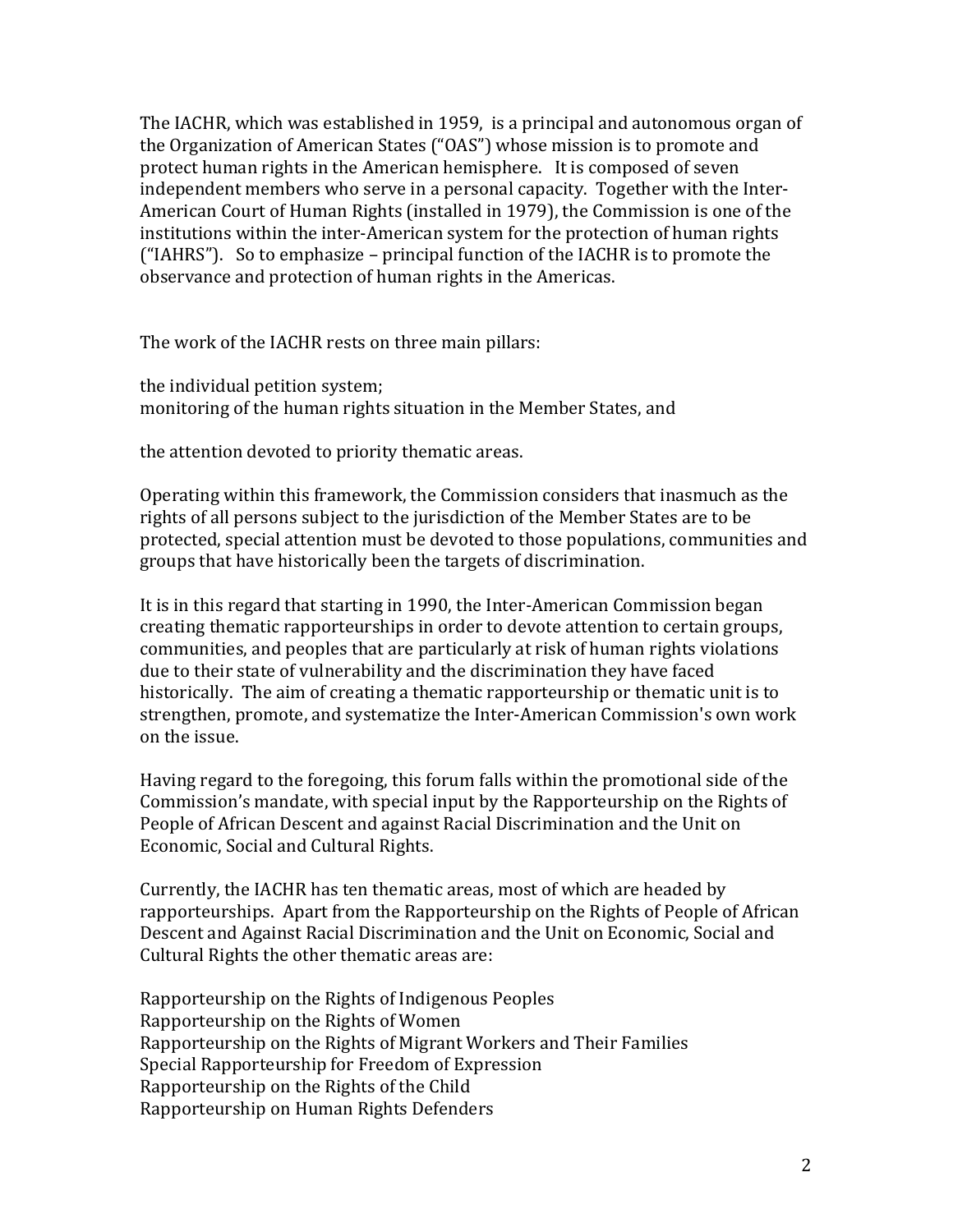Rapporteurship on the Rights of Persons Deprived of Liberty Unit on the Rights of Lesbian, Gay, Trans, Bisexual and Intersex Persons

By way of background, the Rapporteurship on the Rights of People of African Descent and Against Racial Discrimination was established in February 2005, while the Unit on Economic, Social and Cultural Rights was established in November 2012.

The Rapporteurship was established with a mandate to:

… dedicate itself to activities of stimulating, systematizing, reinforcing and consolidating the action of the Inter-American Commission on the rights of people of African descent and racial discrimination.

The Unit was established to strengthen the Commission's work in protecting and promoting economic, social, and cultural rights. The decision to establish the Unit was significantly influenced by suggestions made by States and civil society.

The Rapporteurship has carried out a number of important activities since its establishment, one of which is the issuance of a thematic report -*The Situation Of People Of African Descent In The Americas*- December 2011 (launched in St. Lucia in July 2012).

The Rapporteurship was also involved in providing technical assistance to the OAS Working Group that successfully negotiated the Inter-American Convention against Racism, Racial Discrimination and Related Forms of Intolerance and the Inter-American Convention against All Forms of Discrimination and Intolerance. Both Conventions were adopted in June 2013 by the OAS General Assembly.

The Commission considers the adoption of these Conventions as a historic and significant step toward the elimination of racism and all forms of discrimination in the hemisphere, as we work together to bring about justice and equality for all peoples, regardless of race or ethnicity.

While the Rapporteurship and the Unit have been at the forefront of the Commission's involvement in this forum, I must, of course, mention that my colleague Commissioner Dinah Shelton is the Rapporteur on the Rights of Indigenous Peoples. Indeed, in that capacity, Commissioner Shelton conducted a working visit to Canada in August of this year to look into the disappearances and murders of indigenous women in British Columbia. Commissioner Shelton demits office at the end of this year, and so I would like to take this opportunity to publicly applaud her outstanding contribution not just to her rapporteurship, but to the Commission as whole.